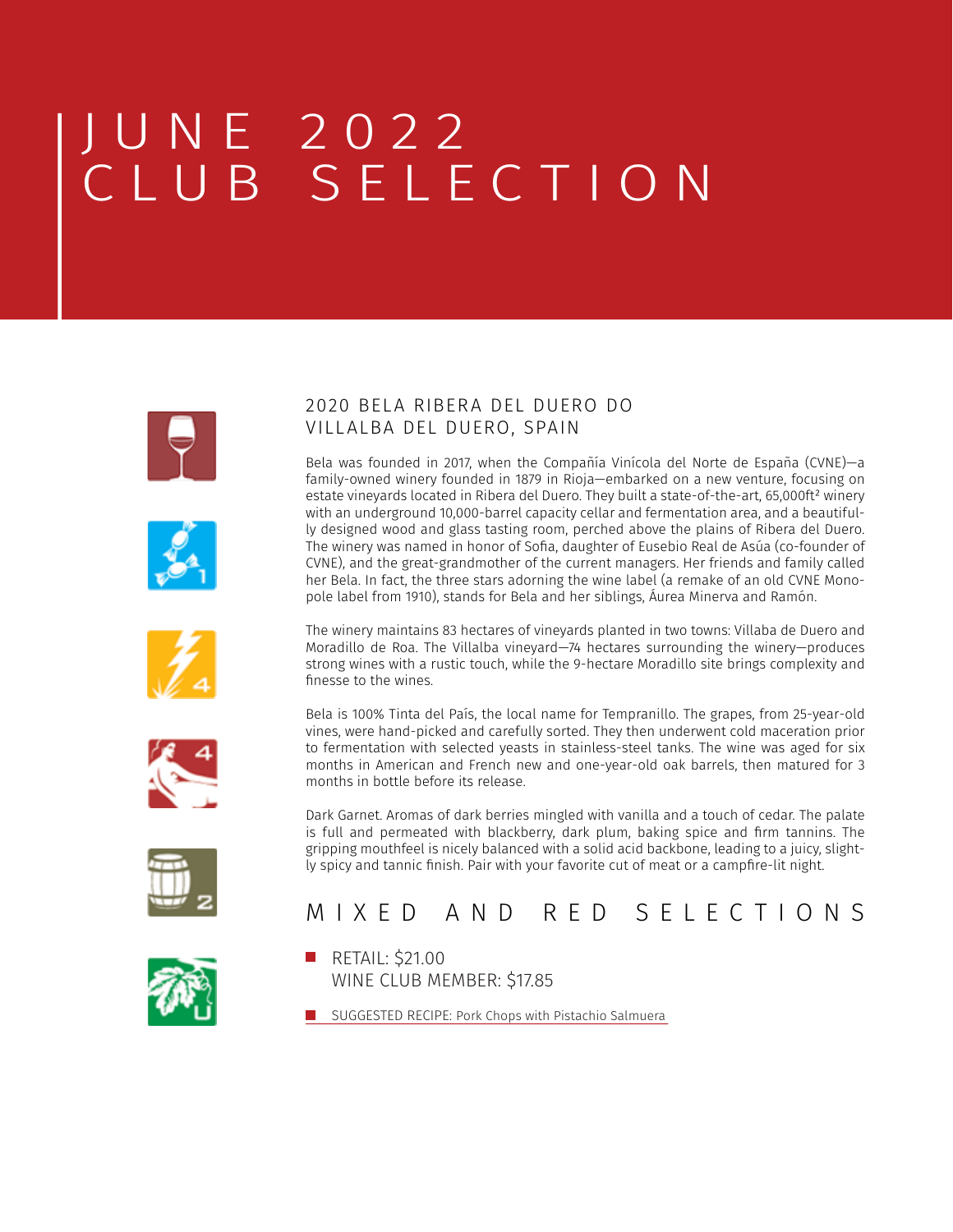







#### 2020 VITICOLTORI DE CONCILIIS FALANGHINA C AMPANIA IGP, ITALY

Viticoltori de Conciliis was founded in 1996 by three siblings, Luigi, Bruno and Paola de Conciliis, who decided to make use of their family vineyards to make wine rather than simply selling their grapes. Together they own 17 hectares of organically farmed vines located in the relatively uncharted, warm Cilento zone on the Campania coast, and rent an additional 11 hectares of neighboring vines. The high-altitude vineyards look out toward the Mediterranean, and are cooled by the sea breeze, making wines that are vibrant and readily accessible.

De Conciliis specializes in fruit-forward wines made with wild fermentations, minimal additions and consider themselves champions of sustainable winemaking. This goes beyond a commitment to organic viticulture. De Conciliis is located in one of the poorest areas of Campania, and sustainability also means a committed to its workers, paying them a livable wage, and guaranteeing year-round work. The next phase of this effort will include a move to fully biodynamic farming.

100% Falanghina. All harvesting was done manually. The grapes went straight to press after being sorted. The must went through a 20-day fermentation, before being refined in stainless-steel tanks for 6 months. The finished wine was bottled and aged an additional 3 months prior to release.

Yellow-gold. The bouquet is fruity, floral and slightly tropical. The palate is fresh and textured with flavors of ripe stone fruit, pineapple, lime zest and a persistent mineral note. The finish is long and clean with a juicy, lip-smacking acidity.



## MIXED AND WHITE SELECTIONS



**RETAIL: \$19.00** WINE CLUB MEMBER: \$16.15

**[SUGGESTED RECIPE: Spaghetti Alle Vongole](https://www.epicurious.com/recipes/food/views/spaghetti-alle-vongole-365197)**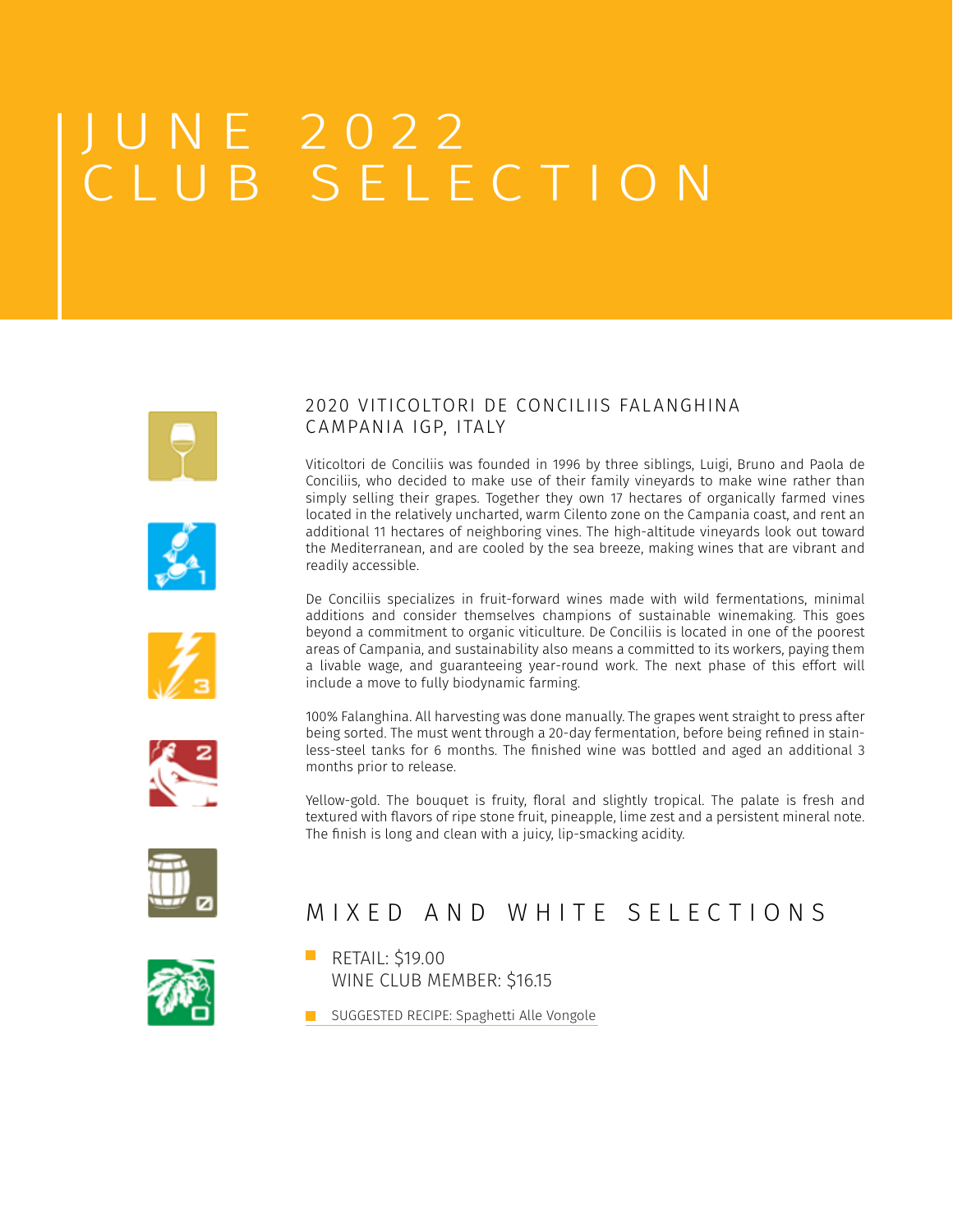ALTO ADIGE, ITALY









Weingut Niklas is a family owned and operated wine estate located just outside the small village of St. Nikolaus, in the Alto Adige region of Northeastern Italy, high up on the west side of a majestic valley that leads north through the Dolomites. Established in 1969, Weingut Niklas boasts three generations of passionate winemaking, and is currently managed by Dieter Sölva—a graduate of the famous enology school at San Michele, as was

Although most of the wine made in Alto Adige is white, Schiava, also known as Vernatsch locally and Trollinger in Germany, is the top red grape in the region. It is a thin-skinned grape that has been farmed in the Alto Adige—where the altitude produces remarkably

2020 WEINGUT NIKLAS SCHIAVA SÜDTIROL DOC

his father before him—and his wife Johanna, who took the reins in 1992.

Pale red in color. Aromas of red fruit and dried flowers. The palate shows enticing flavors of wild strawberry, savory herbs, and orange peel. The finish is lingering with a charming mineral back bone. This is a versatile red, perfect in warmer weather, particularly after 30 minutes in the fridge.



## RED SELECTION

graceful red wines—since the 13th century.



**RETAIL: \$19.00** WINE CLUB MEMBER: \$16.15

**[SUGGESTED RECIPE: Pizza Bianca con Speck](https://www.winemag.com/recipe/pizza-bianca-con-s)**